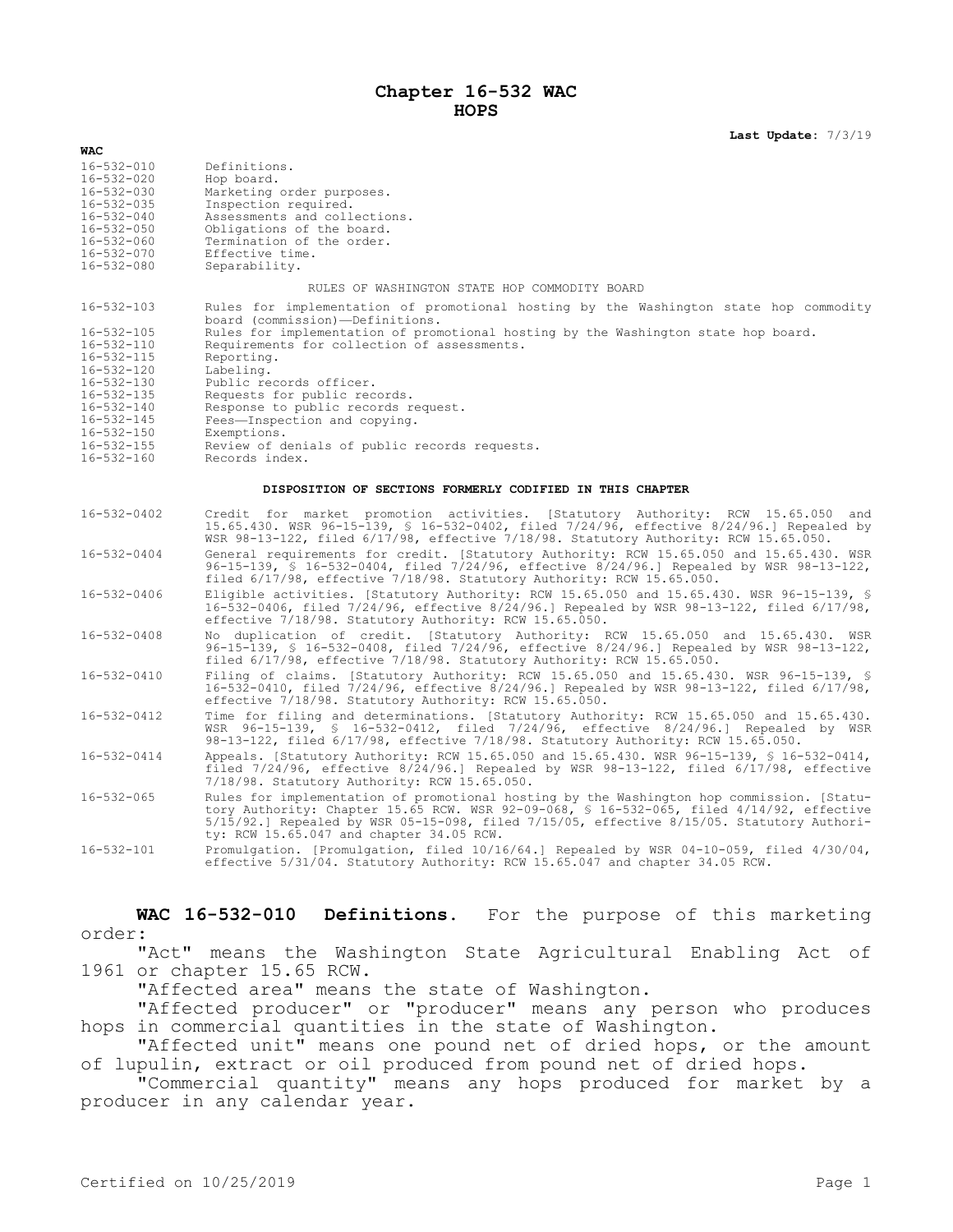"Department" means the department of agriculture of the state of Washington.

"Director" means the director of agriculture of the state of Washington or his duly appointed representative.

"Disclosure" means inspection or copying.

"Handler" means any person who acts as principal or agent or otherwise in processing, selling, marketing, or distributing hops not produced by him.

"Hop commodity board" hereinafter referred to as "board" means the commodity board formed under the provisions of WAC 16-532-020.

"Hops" means and includes all kinds and varieties of "humulus lupulus" grown, picked and dried in the state of Washington, whether loose, packaged or baled and all oils, extracts and/or lupulin derived therefrom.

"Marketing season" means the twelve-month period beginning with January 1st of any year and ending December 31st, both dates being inclusive.

"Person" means any person, firm, association or corporation.

"Processed" means and includes all hops which are converted into pellets, extracts, oils, lupulin, and/or other forms, including hops which are frozen in undried form, but excluding whole, wet (fresh) or dried hop cones, whether loose or baled.

"Producer-handler" means any person who acts both as a producer and as a handler with respect to hops. A producer-handler shall be deemed to be a producer with respect to the hops which he produces and a handler with respect to the hops which he handles, including those produced by himself.

"Public records" includes any writing containing information relating to the conduct of government or the performance of any governmental or proprietary function prepared, owned, used, or retained by the department regardless of physical form or characteristics.

"Sell" includes offer for sale, expose for sale, have in possession for sale, exchange, barter or trade.

[Statutory Authority: RCW 15.65.047, 42.56.040, and chapter 34.05 RCW. WSR 17-16-004, § 16-532-010, filed 7/20/17, effective 8/20/17; WSR 17-05-032, § 16-532-010, filed 2/8/17, effective 3/11/17. Statutory Authority: Chapters 15.65 and 34.05 RCW. WSR 14-06-044, § 16-532-010, filed 2/26/14, effective 3/29/14. Statutory Authority: RCW 15.65.047 and chapter 34.05 RCW. WSR 05-15-098, § 16-532-010, filed 7/15/05, effective 8/15/05. Statutory Authority: RCW 15.65.050. WSR 98-13-122, § 16-532-010, filed 6/17/98, effective 7/18/98; WSR 97-17-096, § 16-532-010, filed 8/20/97, effective 9/20/97. Statutory Authority: RCW 15.65.050 and 15.65.430. WSR 96-15-139, § 16-532-010, filed 7/24/96, effective 8/24/96. Statutory Authority: Chapter 15.65 RCW. WSR 92-09-068, § 16-532-010, filed 4/14/92, effective 5/15/92; Marketing Order Article I, § A, filed 7/1/64.]

**WAC 16-532-020 Hop board.** (1) **Administration.** The provisions of this order and the applicable provisions of the act shall be administered and enforced by the board as the designee of the director.

# (2) **Board membership.**

(a) The board shall consist of eight members. Seven members shall be affected producers elected as provided in this section. The director shall appoint one member of the board who is neither an affected producer nor a handler to represent the department and the public.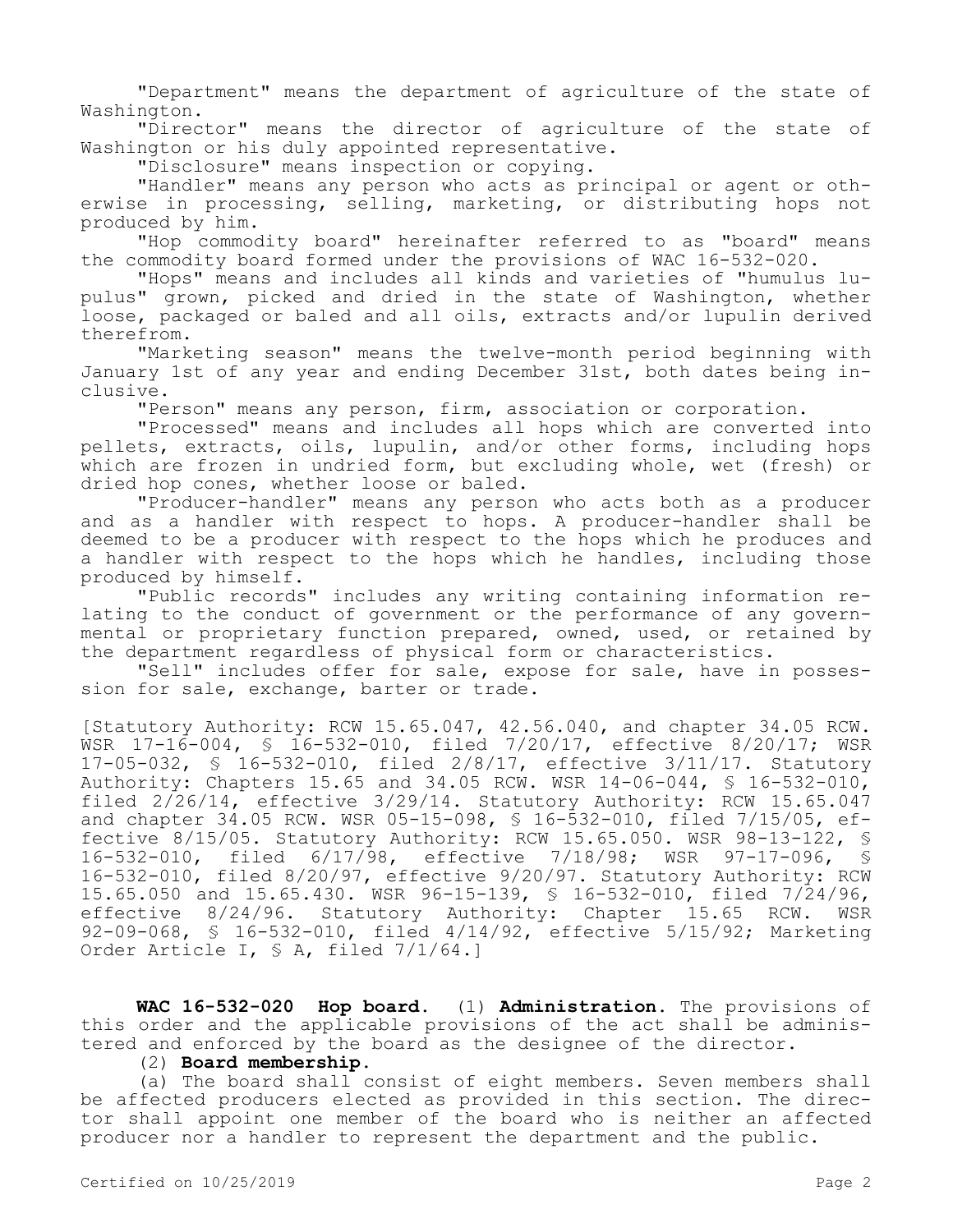(b) For the purpose of nomination and election of producer members of the board, the affected area shall be the entire state of Washington.

### (3) **Board membership qualifications.**

The affected producer members of the board shall be practical producers of hops and shall be citizens and residents of the state of Washington, over the age of twenty-five years, each of whom is and has been actually engaged in producing hops within the state of Washington for a period of five years and has during that time derived a substantial portion of his income therefrom and who is not engaged in business, directly or indirectly, as a handler or other dealer.

(4) **Term of office.**

(a) The term of office for members of the board shall be three years and one-third of the membership as nearly as possible shall be elected each year.

(b) Membership positions on the board shall be designated numerically; affected producers shall have positions one through seven and the member appointed by the director position eight.

(c) The term of office for the initial board members shall be as follows:

Positions one, two, three and ten - Until June 30, 1967 Positions four, five and six - Until June 30, 1966 Positions seven, eight and nine - Until June 30, 1965

(d) Terms of office for the board members serving at the time of the 1992 amendment of this section shall be as follows:

Positions one, two, three and ten - Until December 31, 1994 Positions four, five and six - Until December 31, 1993 Positions seven, eight and nine - Until December 31, 1992

(e) The term of office for the remaining producer board members serving at the time of the effective date of the 2005 amended marketing order shall be as follows:

Positions four, five, and six - Until December 31, 2005 Positions one and two - Until December 31, 2006 Positions three and seven - Until December 31, 2007

(5) **Nomination and election of board members.** Each year the director shall call for a nomination meeting. Such meeting shall be held at least thirty days in advance of the date set by the director for the election of board members. Notice of every such meeting shall be published in a newspaper of general circulation within the major production area not less than ten days in advance of the date of such meeting and in addition, written notice of every such meeting shall be given to all affected producers according to the list maintained by the director pursuant to RCW 15.65.200 of the act. Nonreceipt of notice by any interested person shall not invalidate the proceedings at such nomination meeting. Any qualified affected producer may be nominated orally for membership on the board at such nomination meetings. Nominations may also be made within five days after any such meetings by written petition filed with the director signed by not less than five affected producers. At the inception of this order nominations may be made at the issuance hearing.

(6) **Election of board members.**

(a) Members of the board shall be elected by secret mail ballot within the month of November under the supervision of the director. Affected producer members of the board shall be elected by a majority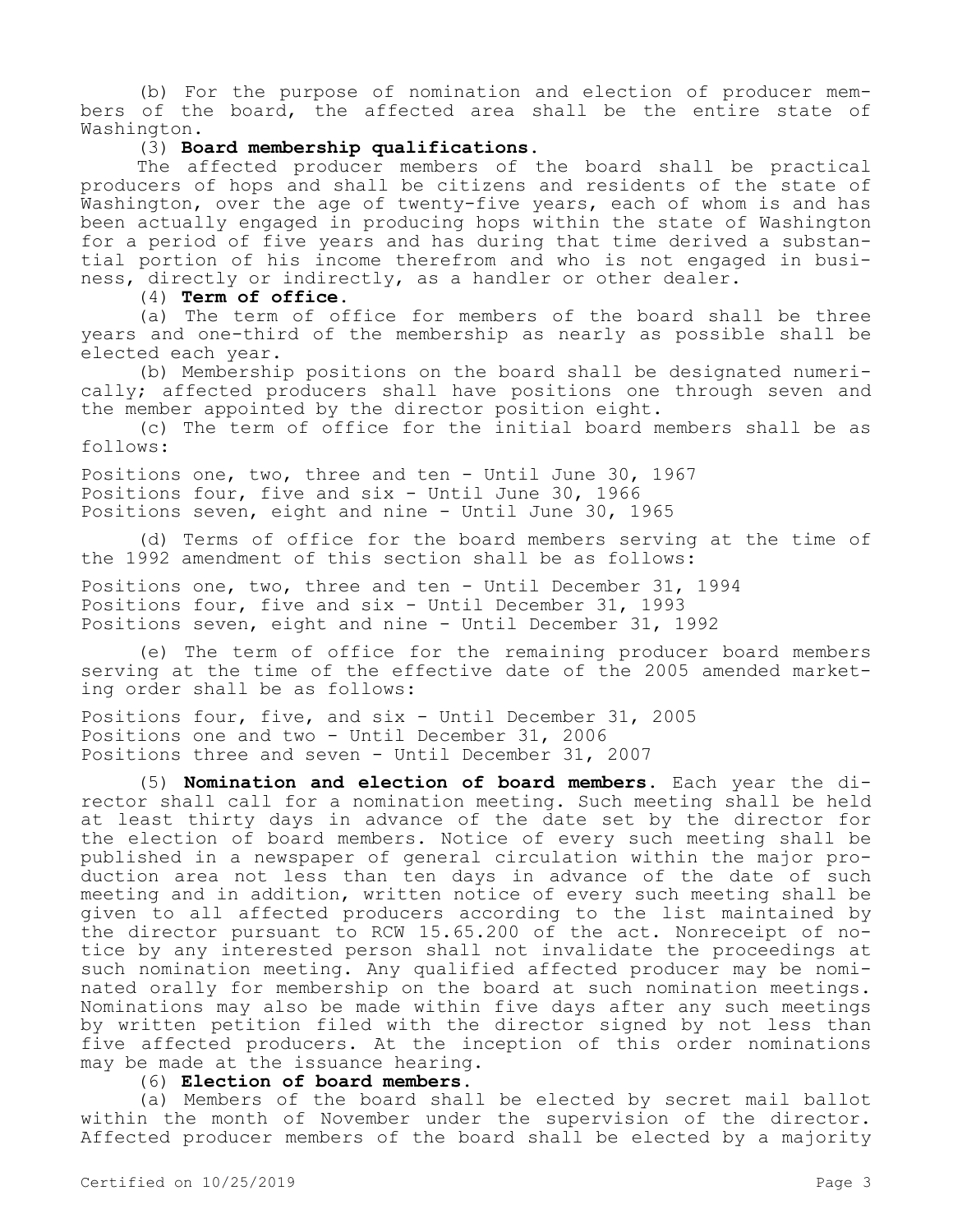of the votes cast by the affected producers. Each affected producer shall be entitled to one vote.

(b) If a nominee does not receive a majority of the votes on the first ballot a run-off election shall be held by mail in a similar manner between the two candidates for such position receiving the largest number of votes.

(c) Notice of every election for board membership shall be published in a newspaper of general circulation within the major production area not less than ten days in advance of the date of such election. Not less than ten days prior to every election for board membership, the director shall mail a ballot of the candidates to each affected producer entitled to vote whose name appears upon the list of such affected producers maintained by the director in accordance with RCW 15.65.200. Any other affected producer entitled to vote may obtain a ballot by application to the director upon establishing his qualifications. Nonreceipt of a ballot by any affected producer shall not invalidate the election of any board member.

(7) **Vacancies prior to election.** In the event of a vacancy on the board, the remaining members shall select a qualified person to fill the unexpired term.

(8) **Quorum.** A majority of the members shall constitute a quorum for the transaction of all business and the carrying out of all duties of the board.

(9) **Board compensation.** No member of the board shall receive any salary or other compensation, but each member shall be reimbursed for actual subsistence and traveling expenses incurred through attendance at meetings or other board activities: Provided, That such expenses shall be authorized by resolution by unanimous approval of the board at a regular meeting.

(10) **Powers and duties of the board.** The board shall have the following powers and duties:

(a) To administer, enforce and control the provisions of this order as the designee of the director.

(b) To elect a chairman and such other officers as the board deems advisable.

(c) To employ and discharge at its discretion such personnel, including attorneys engaged in the private practice of law subject to the approval and supervision of the attorney general, as the board determines are necessary and proper to carry out the purpose of the order and effectuate the declared policies of the act.

(d) To pay only from moneys collected as assessments or advances thereon the costs arising in connection with the formulation, issuance, administration and enforcement of the order. Such expenses and costs may be paid by check, draft or voucher in such form and in such manner and upon the signature of the person as the board may prescribe.

(e) To reimburse any applicant who has deposited money with the director in order to defray the costs of formulating the order.

(f) To establish a "hop board marketing revolving fund" and such fund to be deposited in a bank or banks or financial institution or institutions, approved for the deposit of state funds, in which all money received by the board except as the amount of petty cash for each day's needs, not to exceed one hundred dollars, shall be deposited each day or as often during the day as advisable.

(g) To keep or cause to be kept in accordance with accepted standards of good accounting practice, accurate records of all assessments, paid outs, moneys and other financial transactions made and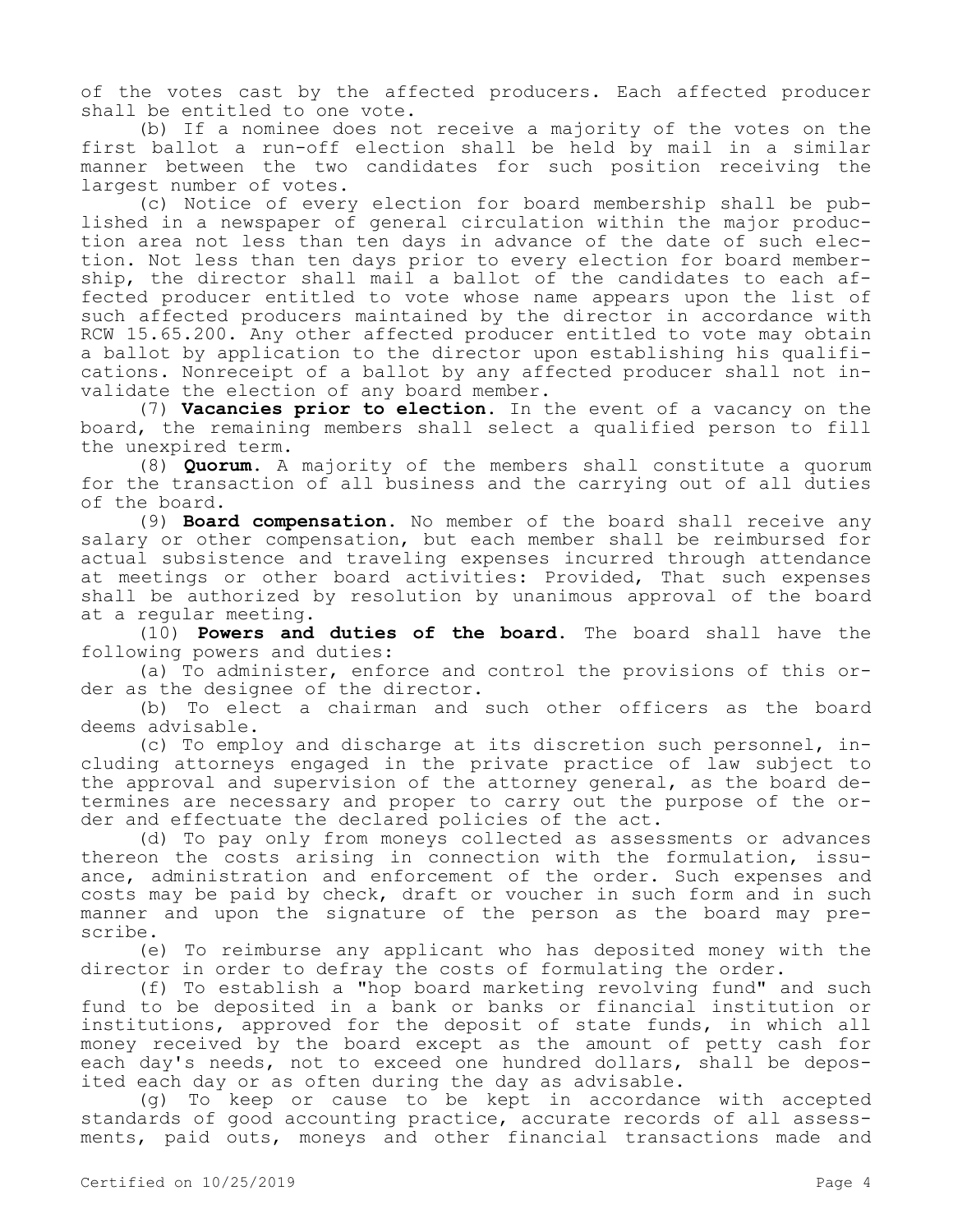done pursuant to this order. Such records, books and accounts shall be audited subject to procedures and methods lawfully prescribed by the state auditor. Such books and accounts shall be closed as of the last day of each fiscal year of the state of Washington. A copy of such audit shall be delivered within thirty days after the completion thereof to the governor, the director, the state auditor and the board.

(h) To require a bond of all board members and employees of the board in a position of trust in the amount the board shall deem necessary. The premium for such bond or bonds shall be paid by the board from assessments collected. Such bond shall not be necessary if any such board member or employee is covered by any blanket bond covering officials or employees of the state of Washington.

(i) To prepare a budget or budgets covering anticipated income and expenses to be incurred in carrying out the provisions of the order during each fiscal year.

(j) To establish by resolution, a headquarters which shall continue as such unless and until so changed by the board. All records, books and minutes of board meetings shall be kept at such headquarters.

(k) To adopt rules and regulations of a technical or administrative nature, subject to the provisions of chapter 34.05 RCW (Administrative Procedure Act).

(l) To carry out the provisions of RCW 15.65.510 covering the obtaining of information necessary to effectuate the provisions of the order and the act, along with the necessary authority and procedure for obtaining such information.

(m) To bring actions or proceedings upon joining the director as a party for specific performance, restraint, injunction or mandatory injunction against any person who violates or refuses to perform the obligations or duties imposed upon him by the act or order.

(n) To confer with and cooperate with the legally constituted authorities of other states and of the United States for the purpose of obtaining uniformity in the administration of federal and state marketing regulations, licenses, agreements or orders.

(o) To carry out any other grant of authority or duty provided designees and not specifically set forth in this section.

# (11) **Procedures for board.**

(a) The board shall hold regular meetings, at least quarterly, with the time and date thereof to be fixed by resolution of the board.

(b) The board shall hold an annual meeting, at which time an annual report will be presented. The proposed budget shall be presented for discussion at the meeting. Notice of the annual meeting shall be given by the board at least ten days prior to the meeting by written notice to each producer and by regular wire news services and radiotelevision press.

(c) The board shall establish by resolution, the time, place and manner of calling special meetings of the board with reasonable notice to the members: Provided, That the notice of any special meeting may be waived by a waiver thereof by each member of the board.

[Statutory Authority: RCW 15.65.047, chapter 34.05 RCW. WSR 11-10-074, § 16-532-020, filed 5/3/11, effective 6/3/11; WSR 05-15-098, § 16-532-020, filed 7/15/05, effective 8/15/05. Statutory Authority: RCW 15.65.050. WSR 99-10-095, § 16-532-020, filed 5/5/99, effective 6/5/99. Statutory Authority: Chapter 15.65 RCW. WSR 92-09-068, § 16-532-020, filed 4/14/92, effective 5/15/92; WSR 88-24-028 (Order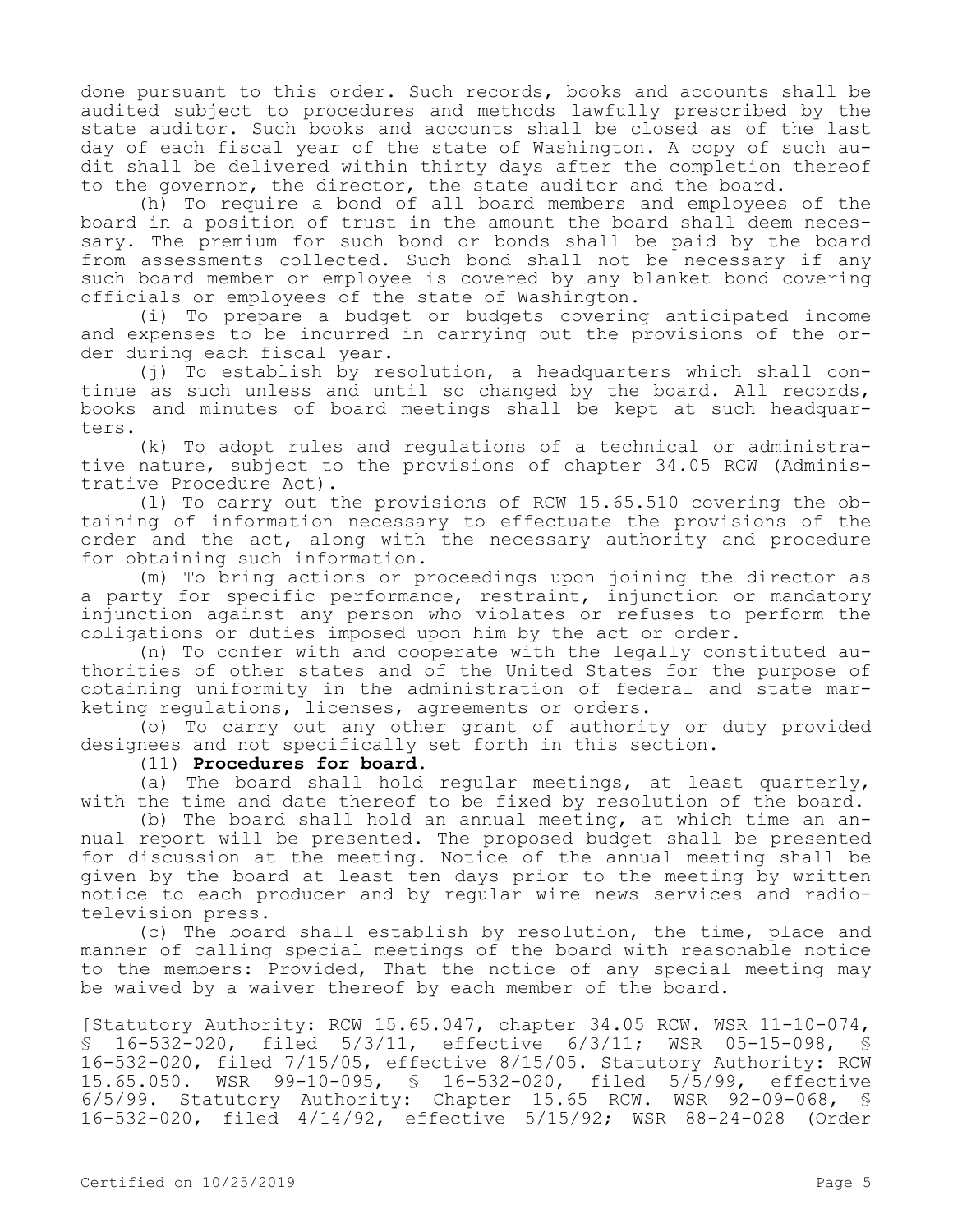1992), § 16-532-020, filed 12/2/88; Marketing Order Article II, §§ A through K, filed 7/1/64.]

**WAC 16-532-030 Marketing order purposes.** The order is to promote the general welfare of the state, to enable producers of hops to help themselves establish orderly, fair, sound, efficient, unhampered marketing and standardization of hops and regulate unfair trade practices within the industry.

(1) To carry out the purposes of the order the board may provide for a program in one or more of the following areas:

(a) Establish plans and conduct programs for advertising, sales, promotion and/or other programs for maintaining present markets and/or creating new or larger markets for hops. Such programs shall be directed toward increasing the sale of hops without reference to any particular brand or trade name and shall neither make use of false or unwarranted claims in behalf of hops nor disparage the quality, value, sale or use of any other agricultural commodity.

(b) Provide for research in the production, processing and/or distribution of hops and expend the necessary funds for such purposes. Insofar as practicable, such research shall be carried on by experiment stations of Washington State University, but if in the judgment of the board said experiment stations do not have the facilities for a particular project or if some other research agency has better facilities therefor, the project may be carried out by other research agencies selected by the board.

(c) Provide by rules and regulations for:

(i) Establishing uniform labels and labeling requirements for hops or any products thereof, requiring producers, handlers and other persons to conform to standards for the placing of labels, trademarks, insignia or brands on bales or packages, provided, that all licensed hop dealers or brokers are entitled to use on the face of their product any particular trademark, insignia, brand or label that they may now have or will have. That established brands, labels, trademarks or insignias may be properly used in selling or commercially disposing of hops and hop products or in offering the same for sale, advertising and/or delivering said hops or hop products;

(ii) Providing for inspection and enforcement to ascertain and effectuate compliance;

(iii) Establishing rules and regulations respecting the foregoing.

(d) Prohibit and/or otherwise regulate any one or more or all of the practices listed to the extent that such practices affect, directly or indirectly, hops or any product thereof, but only with respect to persons who engage in such practices with the intent of or with the reasonably foreseeable effect of inducing any purchaser to become his customer or his supplier or of otherwise dealing or trading with him or of diverting trade from a competitor, to wit:

(i) Paying rebates, commissions or unearned discounts;

(ii) Unfairly extending privileges or benefits (pertaining to price, to credit, to the loan, lease or giving away of facilities, equipment or other property or to any other matter or thing) to any customer, supplier or other person;

(iii) Discriminating between customers, or suppliers of a like class;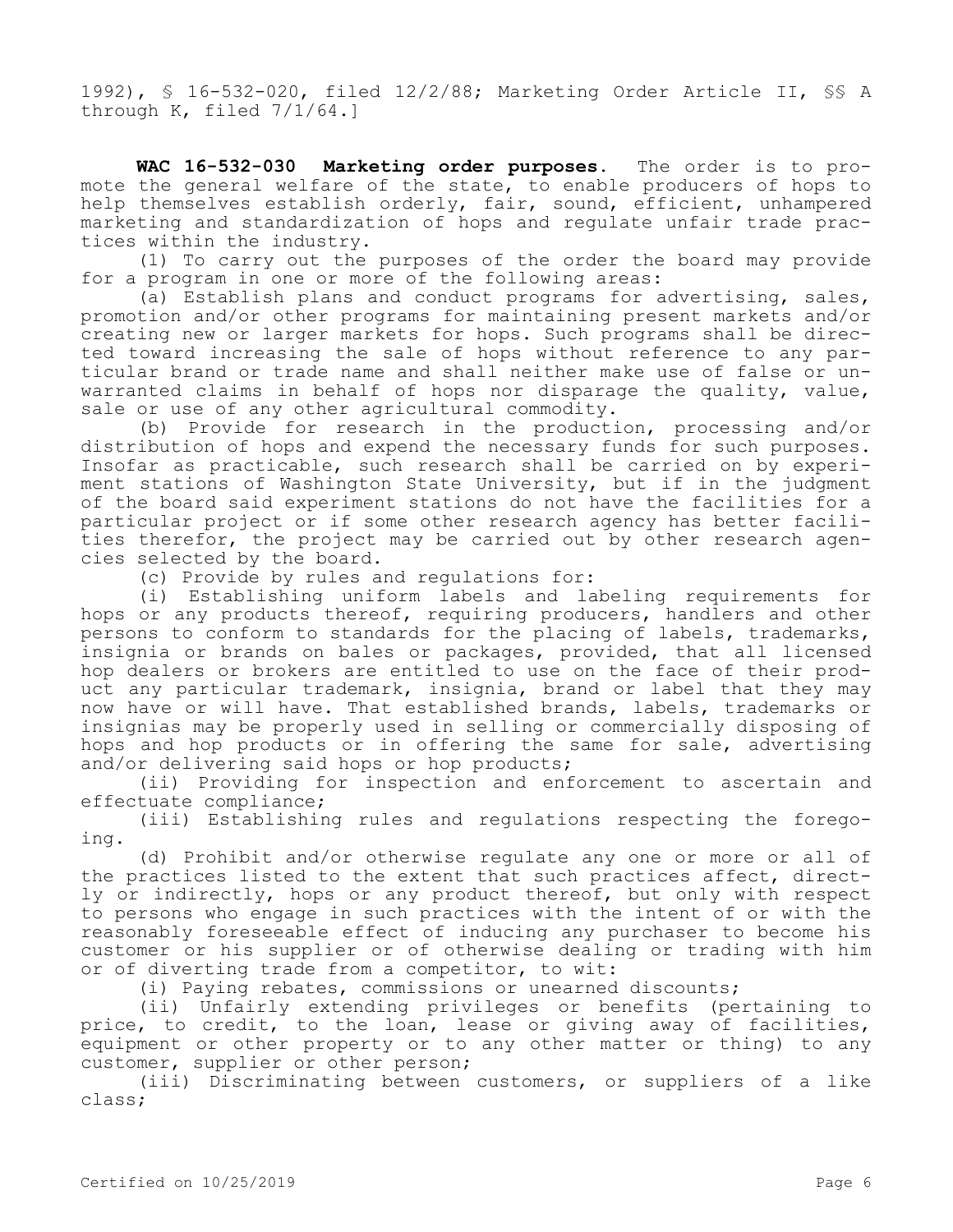(iv) Making or publishing false or misleading advertising. Such regulation may authorize uniform trade practices applicable to all similarly situated handlers and/or other persons.

(e) The board may authorize use of any money received and of any persons employed thereunder for legal proceedings, of any type and in the name of any person, directed to enforcement of this or any other law in force in the state of Washington relating to the prevention of unfair trade practices.

(f) Provide for marketing information and services to affected producers for the verification of grades, standards, weights, tests and sampling of quality and quantity of hops purchased by handlers from affected producers.

(g) Participate in federal or state hearings or other proceedings concerning regulation of the manufacture, distribution, sale, or use of any pesticide as defined by RCW 15.58.030(29) or any agricultural chemical which is of use or potential use in producing hops.

[Statutory Authority: Chapter 15.65 RCW. WSR 92-09-068, § 16-532-030, filed 4/14/92, effective 5/15/92; Marketing Order Article III, § A, filed 7/1/64.]

**WAC 16-532-035 Inspection required.** (1) Before marketing or processing, all varieties of hops produced in the state of Washington must be inspected and certified by the Federal/State Hop Inspection Service for quality and condition of seed, leaf and stem according to the standards established by the Federal Grain Inspection Service of the United States Department of Agriculture. Hops that are sold in fresh green (undried) form are exempted from this requirement. Experimental hop selections that are harvested and dried for testing and evaluation, but are not sold, are exempted from this requirement.

(2) Any hops that are baled on a producer's farm must be officially sampled by a Washington state department of agriculture inspector. If a lot of hops totals less than one thousand two hundred pounds, the grower may utilize a submitted sample in lieu of official sampling for determination of seed, leaf, and stem. Submitted samples must be collected in a random fashion and provide a minimum of 0.5 kg for evaluation.

[Statutory Authority: RCW 15.65.047, 42.56.040, and chapter 34.05 RCW. WSR 17-05-032, § 16-532-035, filed 2/8/17, effective 3/11/17. Statutory Authority: Chapters  $15.65$  and  $34.05$  RCW. WSR  $06-15-105$ , 16-532-035, filed 7/17/06, effective 8/17/06. Statutory Authority: RCW 15.65.050. WSR 95-17-118 (Order 5077), § 16-532-035, filed 8/23/95, effective 9/23/95. Statutory Authority: Chapter 15.65 RCW. WSR 88-24-028 (Order 1992), § 16-532-035, filed 12/2/88.]

**WAC 16-532-040 Assessments and collections.** (1) **Assessments.**

(a) The annual assessment on all varieties of hops shall be \$0.015 per affected unit, as approved by referendum vote of affected producers.

(b) For the purpose of collecting assessments the board may:

(i) Require handlers to collect producer assessments from producers whose production they handle, and remit the same to the board; or

(ii) Require the person subject to the assessment to give adequate assurance or security for its payment; or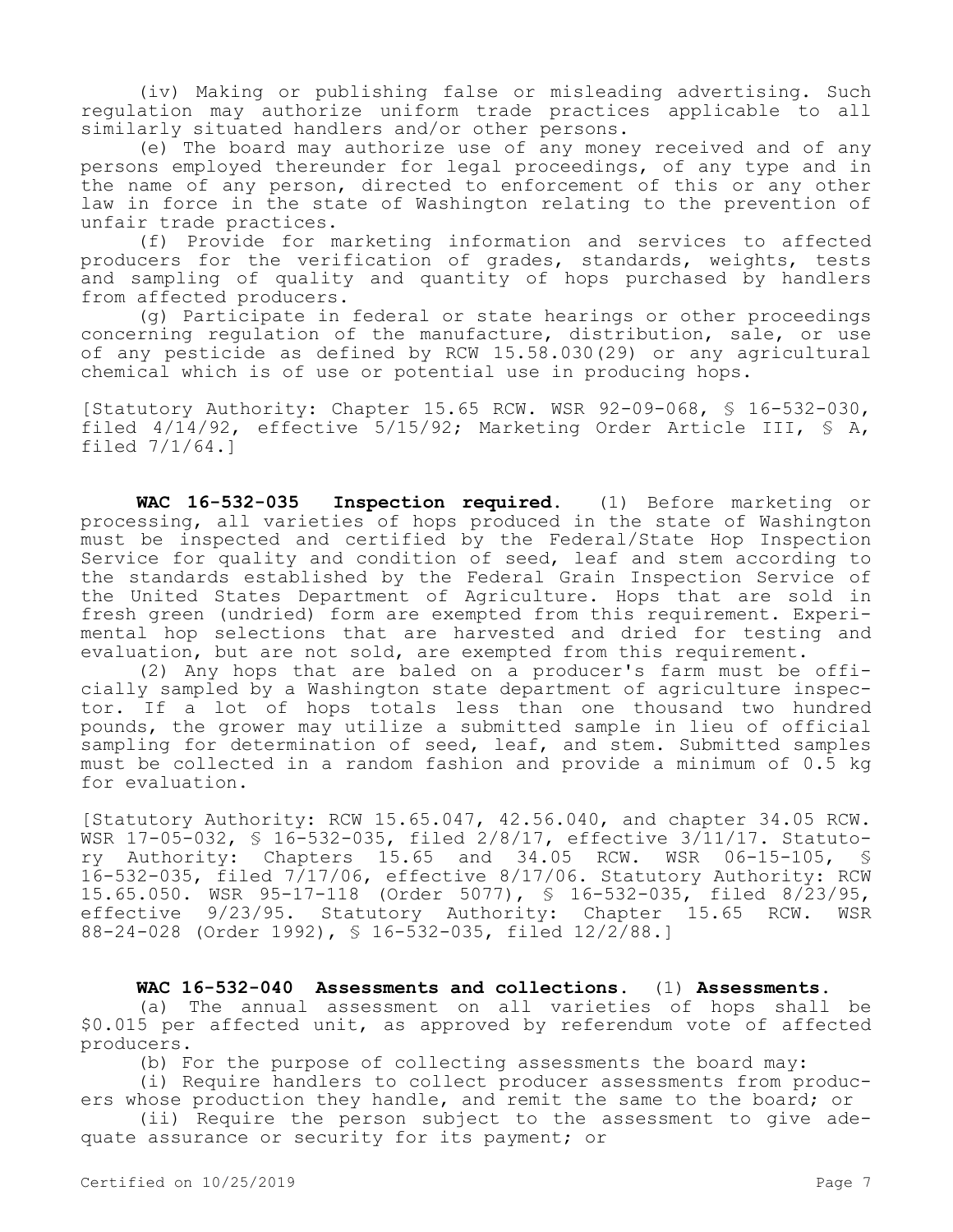(iii) Require the person subject to the assessment to remit assessments for any hops which are processed prior to the first sale; or

(iv) Require the person subject to the assessment to remit an inventory report for any hops which are not processed or sold prior to December 31 of the year in which they are produced.

(c) Subsequent to the first sale or processing, no affected units shall be transported, carried, shipped, sold, marketed, or otherwise handled or disposed of until every due and payable assessment herein provided for has been paid and the receipt issued. The foregoing shall include all affected units shipped or sold, both inside and outside the state.

(2) **Collections.** Any moneys collected or received by the board pursuant to the provisions of the order during or with respect to any season or year may be refunded on a pro rata basis at the close of such season or year or at the close of such longer period as the board determines to be reasonably adapted to effectuate the declared policies of this act and the purposes of such marketing agreement or order, to all persons from whom such moneys were collected or received or may be carried over into and used with respect to the next succeeding season, year or period whenever the board finds that the same will tend to effectuate such policies and purposes.

(3) **Penalties.** Any due and payable assessment herein levied in such specified amount as may be determined by the board pursuant to the provisions of the act and the order, shall constitute a personal debt of every person so assessed or who otherwise owes the same, and the same shall be due and payable to the board when payment is called for by it. In the event any person fails to pay the board the full amount of such assessment or such other sum on or before the date due, the board may, and is hereby authorized to add to such unpaid assessment or sum an amount not exceeding ten percent of the same to defray the cost of enforcing the collecting of the same. In the event of failure of such person or persons to pay any such due and payable assessment or other such sum, the board may bring a civil action against such person or persons in a state court of competent jurisdiction for the collection thereof, together with the above specified ten percent thereon, and such action shall be tried and judgment rendered as in any other cause of action for debt due and payable.

[Statutory Authority: RCW 15.65.047, 42.56.040, and chapter 34.05 RCW. WSR 17-16-004, § 16-532-040, filed 7/20/17, effective 8/20/17. Statu-<br>tory Authority: Chapters 15.65 and 34.05 RCW. WSR 14-06-044, § tory Authority: Chapters 15.65 and 34.05 RCW. WSR 14-06-044, 16-532-040, filed 2/26/14, effective 3/29/14; WSR 08-15-039, § 16-532-040, filed 7/10/08, effective 8/10/08. Statutory Authority: RCW 15.65.047 and chapter 34.05 RCW. WSR 05-15-098, § 16-532-040, filed 7/15/05, effective 8/15/05. Statutory Authority: RCW 15.65.050. WSR<br>97-17-096, § 16-532-040, filed 8/20/97, effective 9/20/97; WSR 97-17-096, § 16-532-040, filed 8/20/97, effective 9/20/97; WSR<br>95-17-118 (Order 5077), § 16-532-040, filed 8/23/95, effective (Order 5077), § 16-532-040, filed 8/23/95, effective 9/23/95. Statutory Authority: Chapter 15.65 RCW. WSR 91-15-019 (Order 2090), § 16-532-040, filed 7/10/91, effective 8/10/91. Statutory Authority: RCW 15.65.170. WSR 87-10-059 (Order 1927), § 16-532-040, filed 5/6/87, effective 6/8/87. Statutory Authority: Chapter 15.65 RCW. WSR 83-16-041 (Order 1800), § 16-532-040, filed 7/29/83; WSR 80-05-090 (Order 1686), § 16-532-040, filed 5/1/80; WSR 79-01-045 (Order 1593), § 16-532-040, filed 12/21/78; Order 1332, § 16-532-040, filed 1/17/74; Marketing Order Article IV, §§ A through C, filed 7/1/64.]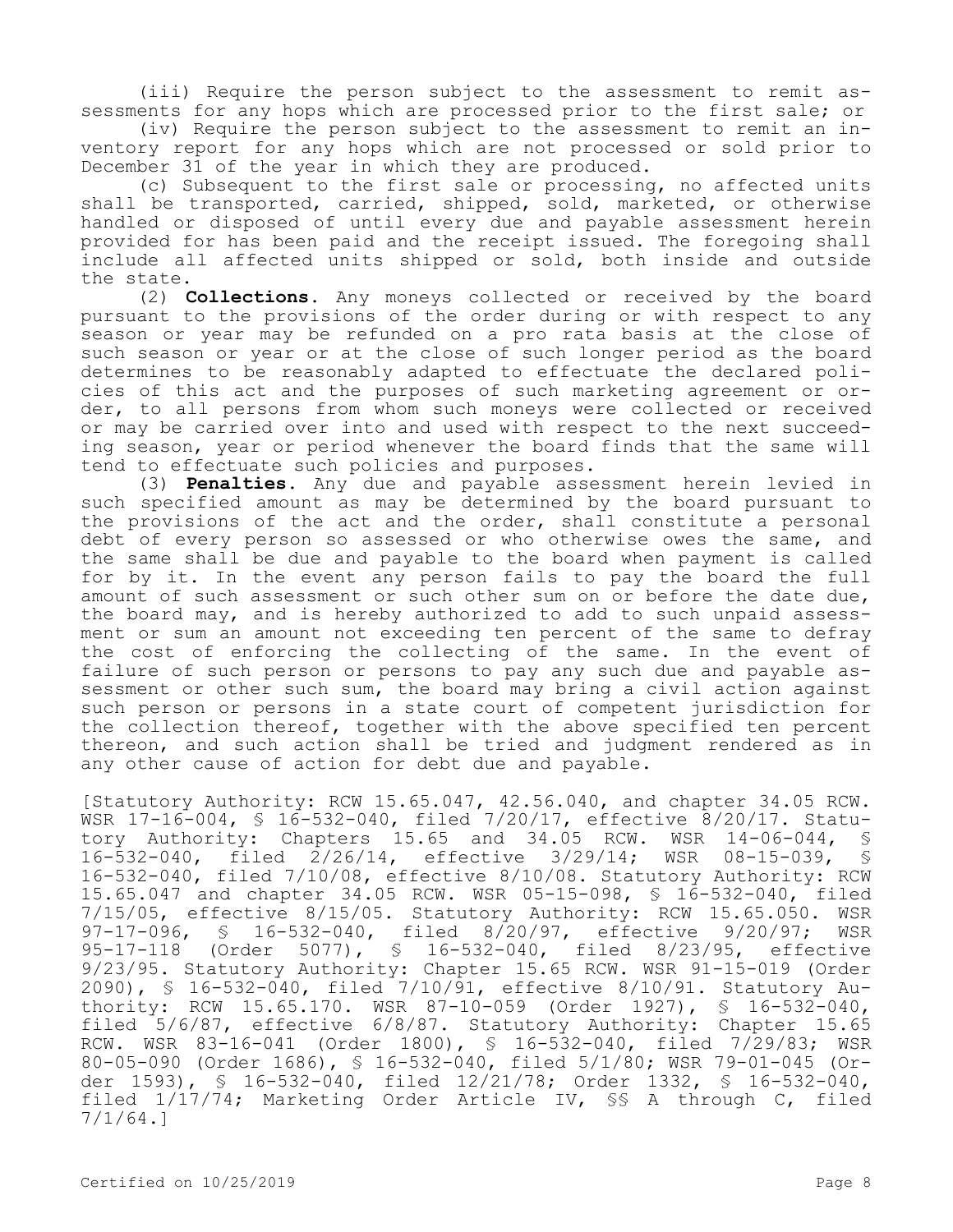**WAC 16-532-050 Obligations of the board.** Obligations incurred by the board or employee or agent thereof pertaining to their performance or nonperformance or misperformance of any matters or things authorized, required or permitted them by the act or this order, and any other liabilities or claims against them or any of them shall be enforced in the same manner as if the whole organization under the order were a corporation. No liability for the debts or actions of the board, employee or agent incurred in their official capacity under this order shall exist either against the board, officers, employees and/or agents in their individual capacity, nor against the state of Washington or any subdivision or instrumentality thereof nor against any other organization, administrator or board (or employee or agent thereof) established pursuant to this act or the assets thereof. The board, and its agents and employees, shall not be held responsible individually in any way whatsoever to any person for errors in judgment, mistakes, or other acts, either of commission or omission, as principal, agent, person or employee, except for their own individual acts of dishonesty or crime. No such person or employee shall be held responsible individually for any act or omission of any other board, member of the board, or other person. The liability of the members of the board shall be several and not joint and no member shall be liable for the default of any other member.

[Marketing Order Article V, § A, filed 7/1/64.]

**WAC 16-532-060 Termination of the order.** The order shall be terminated if the director finds that fifty-one percent by numbers and fifty-one percent by volume of production of the affected producers favor or assent such dissolution. The director may ascertain without compliance with RCW 15.65.050 through 15.65.130 of the act whether such termination is so assented to or favored whenever twenty percent by numbers or twenty percent by volume of production of the affected producers file written application with him for such termination. The termination shall not, however, become effective until the expiration of the marketing season.

[Marketing Order Article VI, § A, filed 7/1/64.]

**WAC 16-532-070 Effective time.** This marketing order for hops shall become effective on and after August 15, 1964.

[Marketing Order Article VII, § A, filed 7/1/64.]

**WAC 16-532-080 Separability.** If any provisions hereof are declared invalid, or the applicability thereof to any person, circumstances or thing is held invalid, the validity of the remainder hereof or of the applicability thereof to any other person, circumstances or thing shall not be affected thereby.

[Marketing Order Article VIII, § A, filed 7/1/64.]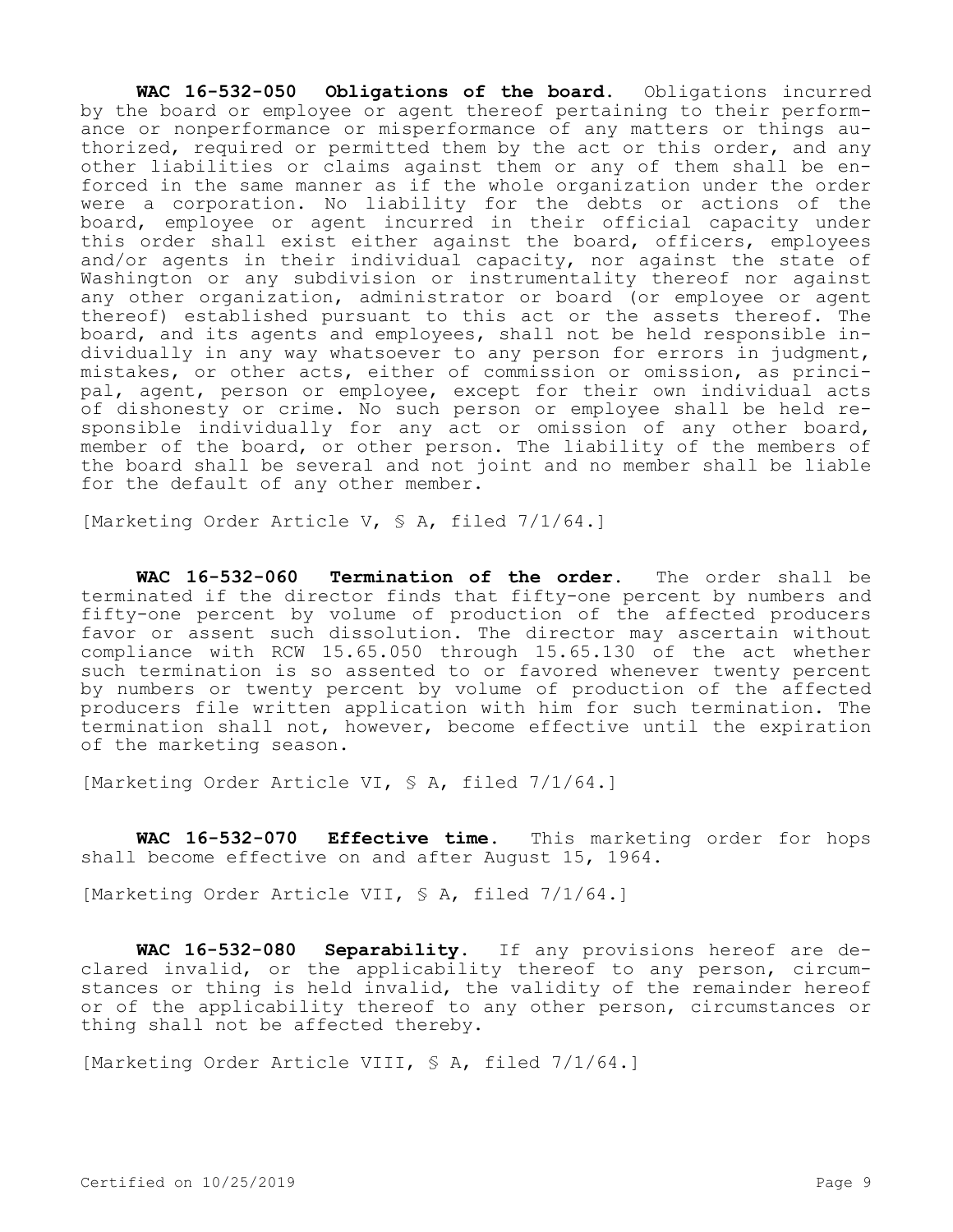### **RULES OF WASHINGTON STATE HOP COMMODITY BOARD**

**WAC 16-532-103 Rules for implementation of promotional hosting by the Washington state hop commodity board (commission)—Definitions.**  For the purposes of WAC 16-532-105, the following definitions shall apply:

(1) **"Promotional hosting"** as used in these rules means the hosting of individuals and groups of individuals at meetings, meals, and gatherings for the purpose of cultivating trade relations and promoting sales of Washington-grown hops.

(2) **"Hosting"** may include providing meals, refreshments, lodging, transportation, gifts of nominal value, reasonable and customary entertainment, and normal incidental expenses at meetings or gatherings.

[Statutory Authority: Chapter 15.65 RCW, specifically RCW 15.65.305, chapter 34.05 RCW. WSR 05-12-052, § 16-532-103, filed 5/26/05, effective 6/26/05.]

**WAC 16-532-105 Rules for implementation of promotional hosting by the Washington state hop board.** RCW 15.65.305 and 15.04.200 provide that agricultural commodity boards or commissions shall adopt rules governing promotional hosting expenditures by agricultural commodity board or commission employees, agents, or commissioners. The rules governing promotional hosting expenditures for the Washington state hop board (commission) shall be as follows:

(1) Budget approval. Commission expenditures for agricultural development or trade promotion and promotional hosting shall be pursuant to specific budget items as approved by the commission at annual public hearings on the commission budget.

(2) Officials and agents authorized to make expenditures. The following officials and agents are authorized to make expenditures for agricultural development or trade promotion and promotional hosting in accordance with the provisions of these rules:

(a) Hop board members.

(b) Administrators. Individual commissioners shall make promotional hosting expenditures, or seek reimbursements for those expenditures, only in those instances where the expenditures have been approved by the commission.

(3) Payment and reimbursement. All payments and reimbursements shall be identified and supported by vouchers to which receipts are attached. Voucher forms will be supplied by the commission, and shall require the following information:

(a) Name and position of each person hosted, provided that in case of a group of twenty-five or more persons, then only the name of the group hosted shall be required.

- (b) General purpose of the hosting.
- (c) Date of hosting.
- (d) Location of the hosting.
- (e) To whom payment was or will be made.

(f) Signature of person seeking payment or reimbursement.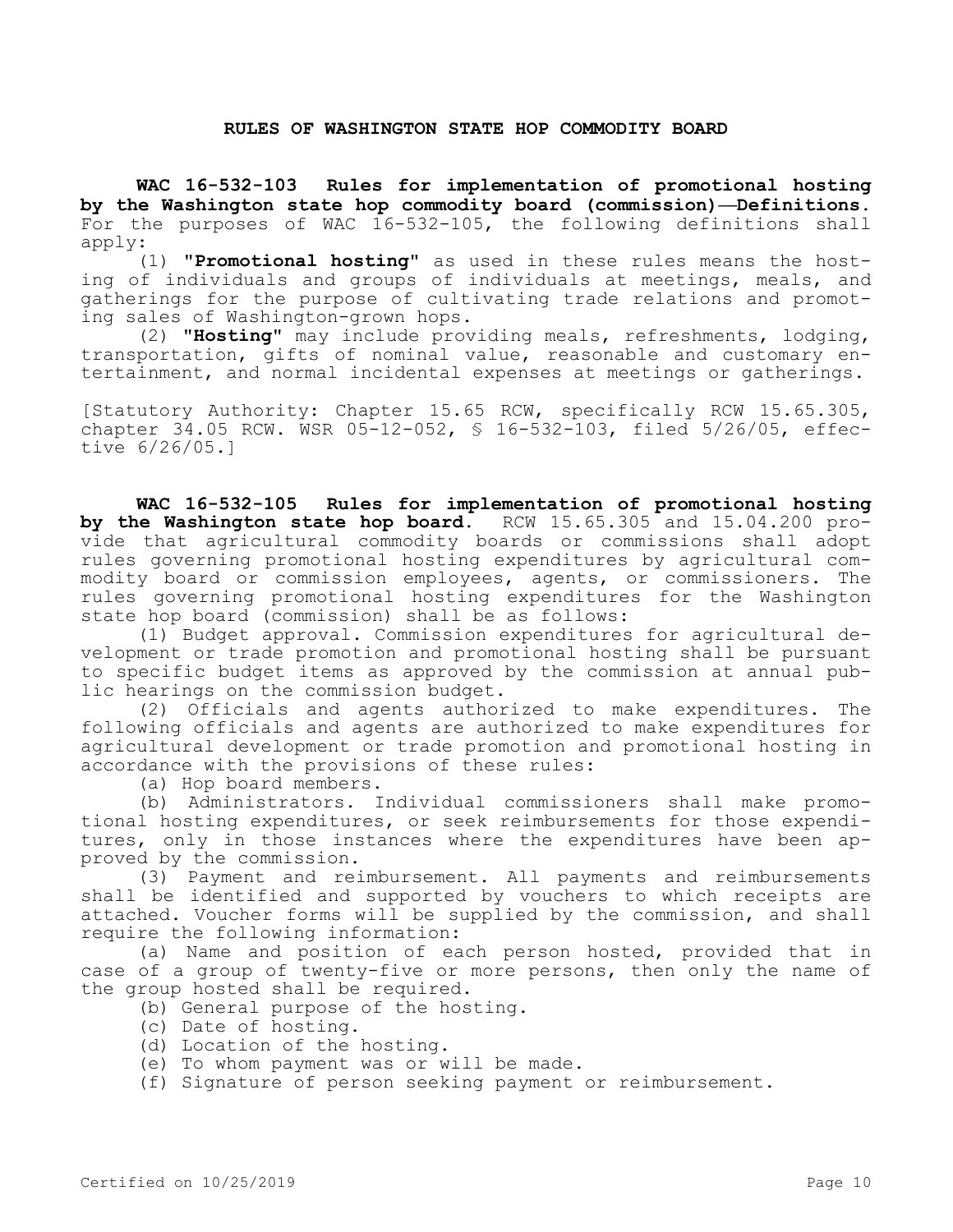(4) The chair of the commission and administrator are authorized to approve direct payment or reimbursements submitted in accordance with these rules.

(5) The following persons may be hosted when it is reasonably believed such hosting will cultivate trade relations and promote sales of Washington-grown hops, provided that such hosting shall not violate federal or state conflict of interest laws:

(a) Individuals from private business.

(b) Foreign government officials.

(c) Federal and state officials: Provided, lodging, meals, and transportation will not be provided when such officials may obtain reimbursement for these expenses from their government employer.

(d) The general public, at meetings and gatherings open to the general public.

(e) Commissioners and employees of the commission when their attendance at meetings, meals, and gatherings at which the persons described in (a) through (d) of this subsection are being hosted will cultivate and promote sales of Washington-grown hops.

[Statutory Authority: Chapter 15.65 RCW, specifically RCW 15.65.305, chapter 34.05 RCW. WSR 05-12-052, § 16-532-105, filed 5/26/05, effective 6/26/05.]

**WAC 16-532-110 Requirements for collection of assessments.** (1) Assessments on all hops marketed or processed shall be paid at the rate specified in WAC 16-532-040 to the hop commodity board (commission) by the first handler receiving or handling such hops for or from a producer. The assessments shall be deducted from the payment to be made by such handler to the producer. If processing occurs before the first sale, the assessment shall be paid by the producer.

(2) Payment of such assessment shall be due and payable on the tenth day of the second calendar month following the receiving or delivery to said first handler or the assumption of control of a producer's hops, or following the date of processing, if processed prior to the first sale, by said first handler or producer.

(3) A report on all hops which are produced during the preceding crop year, including a breakdown of pounds marketed, pounds not processed or marketed, and pounds processed but not marketed prior to December 31 of the year in which those hops are produced shall be submitted by the producer no later than January 31 of the following year.

(4) Any handler or producer failing to pay on or before the due date set forth for payment in this regulation, shall add ten percent to the total amount due as a cost for collection as prescribed in RCW 15.65.440.

[Statutory Authority: Chapter 15.65 RCW, specifically RCW 15.65.047 and 15.65.280, and chapter 34.05 RCW. WSR 05-12-051, § 16-532-110, filed 5/26/05, effective 6/26/05. Statutory Authority: RCW 15.65.050. WSR 97-17-096, § 16-532-110, filed 8/20/97, effective 9/20/97. Statutory Authority: Chapter 15.65 RCW. WSR 92-09-068, § 16-532-110, filed 4/14/92, effective 5/15/92; Regulation 1, filed 10/16/64.]

**WAC 16-532-115 Reporting.** (1) A report on all hops which are produced during the preceding crop year, including a breakdown of pounds marketed, pounds not processed or marketed, and pounds pro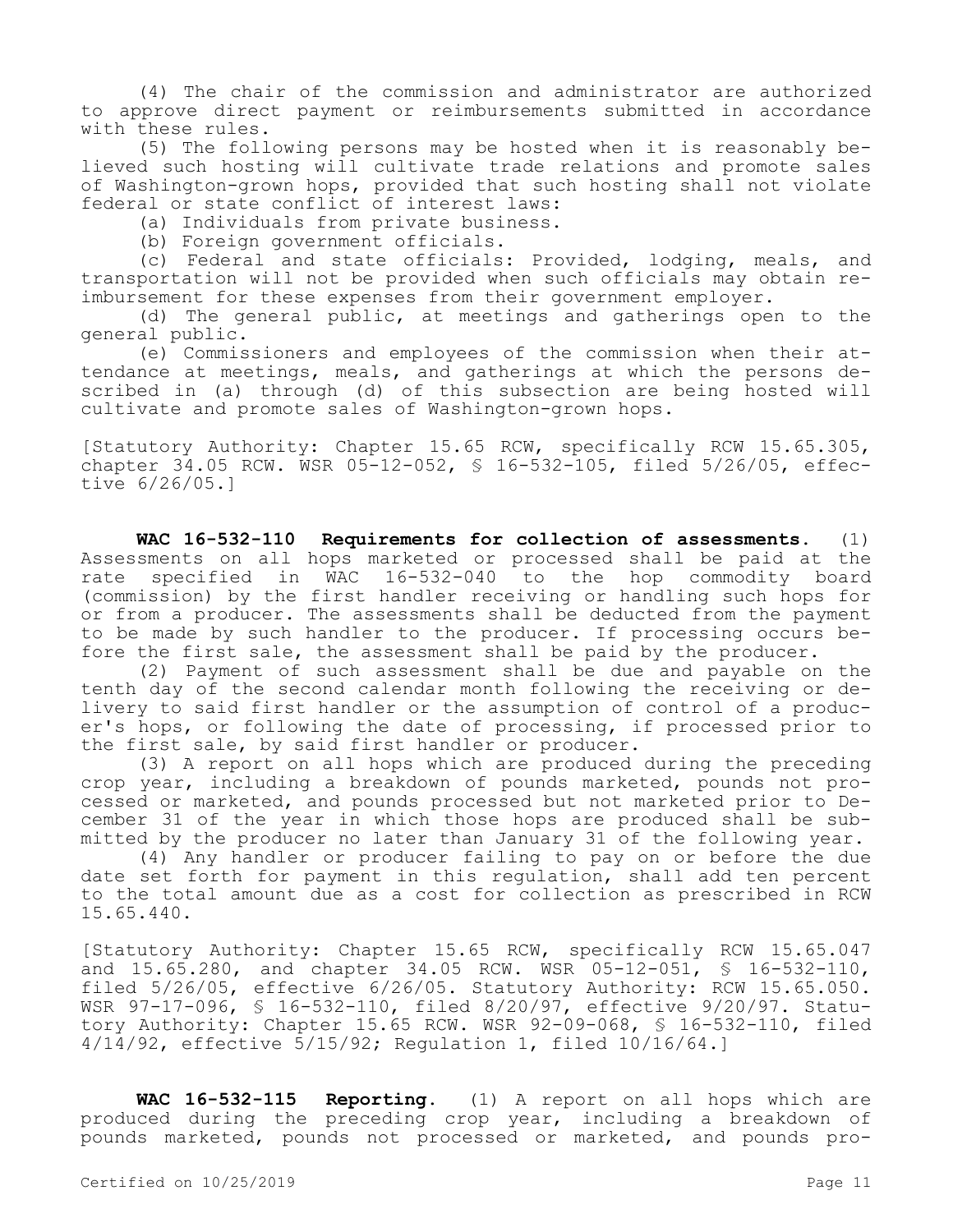cessed but not marketed prior to December 31 of the year in which those hops are produced, shall be submitted by the producer no later than January 31 of the following year.

(2) A "custom processing" report on all hops processed but not sold will be submitted to the commission by the custom processor on the form prescribed by the commission.

[Statutory Authority: Chapter 15.65 RCW, specifically RCW 15.65.047 and 15.65.280, and chapter 34.05 RCW. WSR 05-12-051, § 16-532-115, filed 5/26/05, effective 6/26/05.]

**WAC 16-532-120 Labeling.** Each lot of hops must be identified by the crop year produced, grower number and lot designation, and variety code stenciled on each bale.

(1) A five-character grower number will be assigned by the Washington hop commodity board (commission) prior to the annual harvest.

(2) The first marking will consist of the last two digits of the crop year and a hyphen, followed by the five-character grower number and three-digit lot designation (example: 18-WA000-001).

(3) The first marking shall be affixed in an easily identified location on the upper face of the bale (nonsewn side) and shall be in characters approximately two inches high.

(4) The second marking will designate the hop variety, utilizing a three-character abbreviation. A list of three-character abbreviations will be approved annually by the Washington state hop commodity board, and will be consistent with internationally accepted variety codes issued by the International Hop Growers Convention.

(5) The second marking shall be affixed immediately below the first marking on the upper face of the bale (nonsewn side), and shall be in characters approximately two inches high.

[Statutory Authority: RCW 15.65.047, 42.56.040 and chapter 34.05 RCW. WSR 19-14-117, § 16-532-120, filed 7/3/19, effective 8/3/19. Statutory Authority: Chapters 15.65 and 34.05 RCW. WSR 08-14-054, § 16-532-120, filed 6/25/08, effective 7/26/08; WSR 06-15-135, § 16-532-120, filed 7/19/06, effective 8/19/06. Statutory Authority: RCW 15.65.047 and chapter 34.05 RCW. WSR 04-10-059, § 16-532-120, filed 4/30/04, effective 5/31/04. Statutory Authority: RCW 15.65.050. WSR 97-17-096, § 16-532-120, filed 8/20/97, effective 9/20/97; WSR 95-17-118 (Order 5077), § 16-532-120, filed 8/23/95, effective 9/23/95. Statutory Authority: RCW 15.65.280 and WAC 16-532-020 10K [(10)(k)]. WSR 93-09-014, § 16-532-120, filed 4/13/93, effective 5/14/93. Statutory Authority: RCW 15.65.380. WSR 88-13-050 (Resolution No. 88-01), § 16-532-120, filed 6/10/88; Regulation 2, filed 10/16/64.]

**WAC 16-532-130 Public records officer.** The commission's public records shall be in the charge of the public records officer designated by the commission. The commission or its executive director may appoint a temporary public records officer to serve during the absence of the designated records officer. The public records officer shall be responsible for implementing the commission's rules regarding disclosure of public records, coordination of staff regarding disclosure of public records, and generally ensuring compliance by staff with public records disclosure requirements.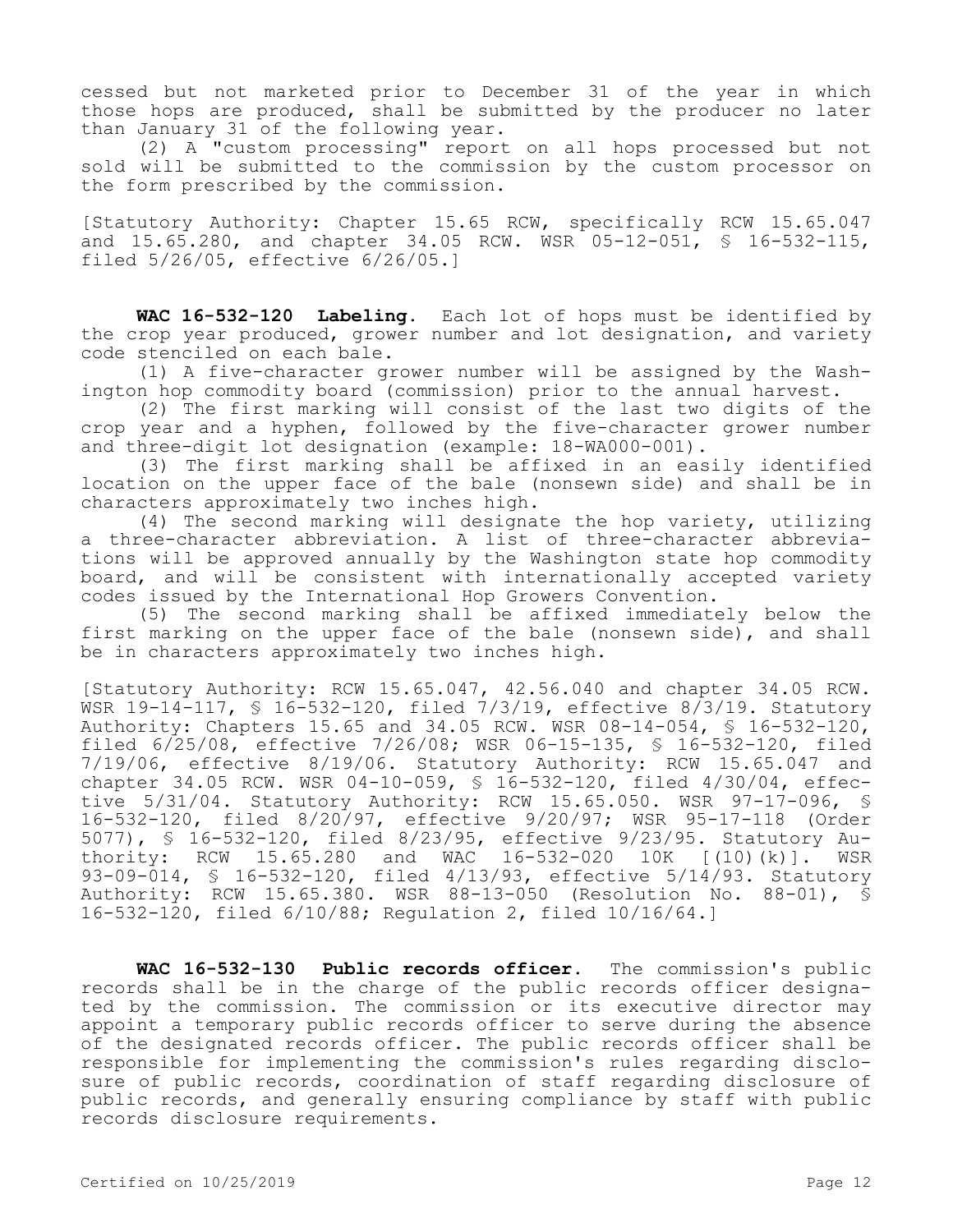[Statutory Authority: RCW 15.65.047, 42.56.040, and chapter 34.05 RCW. WSR 17-05-032, § 16-532-130, filed 2/8/17, effective 3/11/17.]

**WAC 16-532-135 Requests for public records.** (1) All requests for disclosure of public records must be submitted in writing directly to the commission's public records officer by mail at P.O. Box 2885, Yakima, WA 98907 or by email at washingtonhopcommission@gmail.com. The written request should include:

(a) The name of the person requesting the record and his or her contact information;

(b) The calendar date on which the request is made;

(c) Sufficient information to readily identify the records being requested.

(2) Any person wishing to inspect the commission's public records may make an appointment with the public records officer to inspect the records at the commission office during regular business hours. In order to adequately protect the department's public records, the following will apply:

(a) Public records made available for inspection may not be removed from the area the commission makes available for inspection.

(b) Inspection of any public record will be conducted in the presence of the public records officer or designee.

(c) Public records may not be marked or altered in any manner during inspection.

(d) The commission has the discretion to designate the means and the location for the inspection of records. The viewing of those records that require specialized equipment shall be limited to the availability of that equipment located at the commission office and the availability of authorized staff to operate that equipment.

[Statutory Authority: RCW 15.65.047, 42.56.040, and chapter 34.05 RCW. WSR 17-16-004, § 16-532-135, filed 7/20/17, effective 8/20/17; WSR 17-05-032, § 16-532-135, filed 2/8/17, effective 3/11/17.]

**WAC 16-532-140 Response to public records request.** (1) The public records officer shall respond to public records requests within five business days by:

(a) Providing the record;

(b) Providing a link or address for a record available on the internet under RCW 42.56.520;

(c) Acknowledging receipt of the request and providing a reasonable estimate of the time the commission will require to respond to the request; or

(d) Denying the public record request. Responses refusing in whole or in part the inspection of a public record shall include a statement of the specific exemption authorizing the withholding of the record (or any part) and a brief explanation of how the exemption applies to the record(s) withheld or to any redactions in records produced.

(2) Additional time to respond to the request may be based upon the need to:

- (a) Clarify the intent of the request;
- (b) Locate and assemble the information requested;
- (c) Notify third persons or agencies affected by the request; or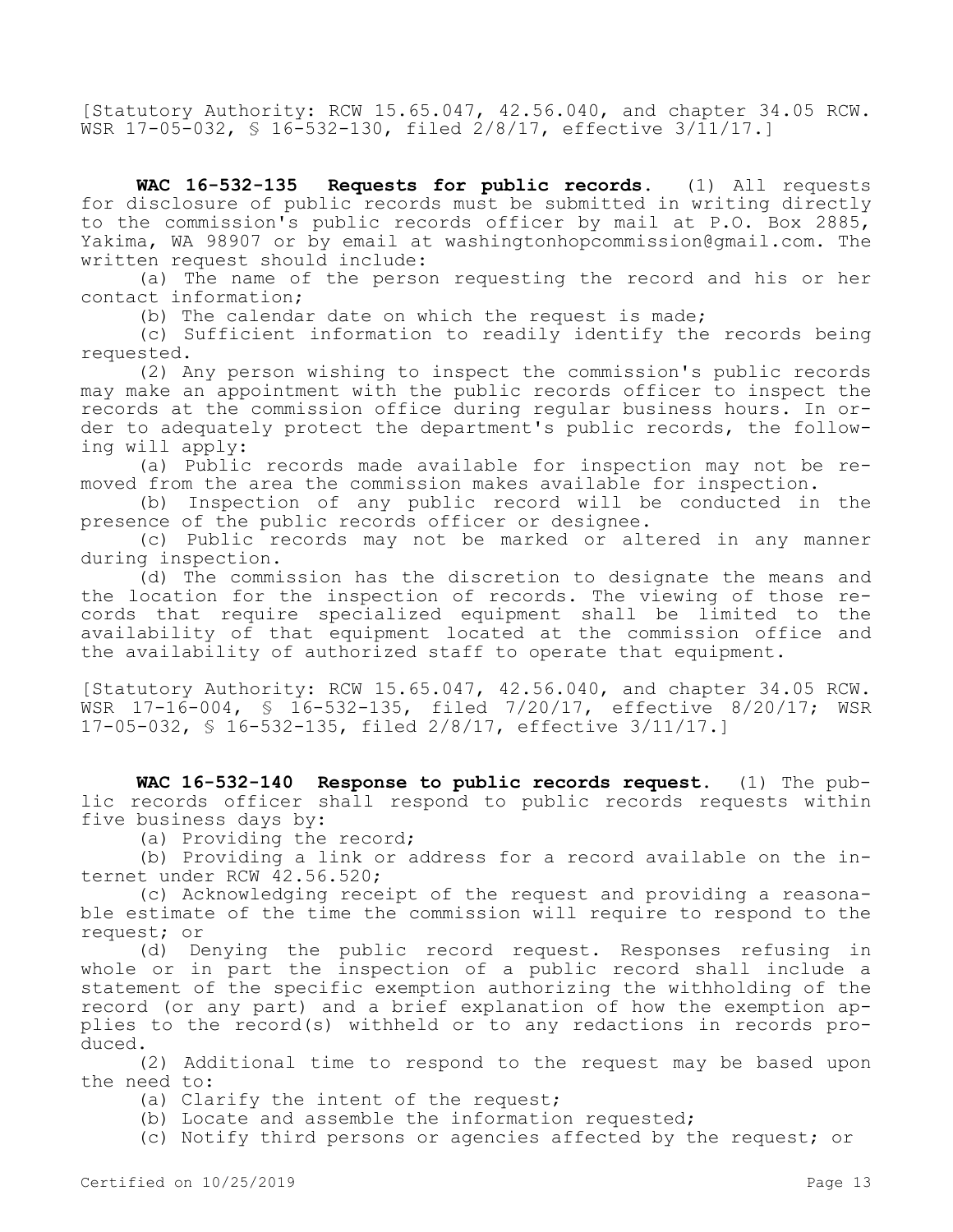(d) Determine whether any of the information requested is exempt and that a denial should be made as to all or part of the request.

(3) In acknowledging receipt of a public record request that is unclear, the public records officer may ask the requestor to clarify what records the requestor is seeking. The public records officer is not obligated to provide further response if the requestor fails to clarify the request.

[Statutory Authority: RCW 15.65.047, 42.56.040, and chapter 34.05 RCW. WSR 17-05-032, § 16-532-140, filed 2/8/17, effective 3/11/17.]

**WAC 16-532-145 Fees—Inspection and copying.** (1) No fee shall be charged for the inspection of public records.

(2) Pursuant to RCW 42.56.120(2), the commission declares for the following reasons that it would be unduly burdensome for it to calculate the actual costs it charges for providing copies of public records. Funds were not allocated for performing a study to calculate such costs and the commission lacks the necessary funds to perform a study and calculations; staff resources are insufficient to perform a study and to calculate such actual costs; and a study would interfere with and disrupt other essential commission functions.

(3) The commission may charge fees for production of copies of public records consistent with the fee schedule established in RCW 42.56.120.

(4) For all copying or duplicating service charges incurred, an invoice will be sent to the requestor. Reimbursement is payable within fifteen days of receipt of invoice payable to the Washington hop commission. The commission may require that all charges be paid in advance of release of the copies of the records.

(5) The commission or its designee may waive any of the foregoing copying costs.

[Statutory Authority: RCW 15.65.047, 42.56.040 and chapter 34.05 RCW. WSR 19-14-117, § 16-532-145, filed 7/3/19, effective 8/3/19; WSR 17-05-032, § 16-532-145, filed 2/8/17, effective 3/11/17.]

**WAC 16-532-150 Exemptions.** The commission's public records are available for disclosure except as otherwise provided under chapter 42.56 RCW or any other law. Requestors should be aware of the following exemptions to public disclosure specific to commission records. This list is not exhaustive and other exemptions may apply:

(1) Production or sales records required to determine assessment levels and actual assessment payments the commission under chapter 15.65 RCW (reference RCW 42.56.380(3)).

(2) Financial and commercial information and records supplied by persons:

(a) To the commission for the purpose of conducting a referendum for the establishment of the commission; or

(b) To the commission under chapter 15.65 RCW, with respect to domestic or export marketing activities or individual producer's production information (reference RCW 42.56.380(5)).

(3) Lists of individuals requested for commercial purposes (reference RCW 42.56.070(9)).